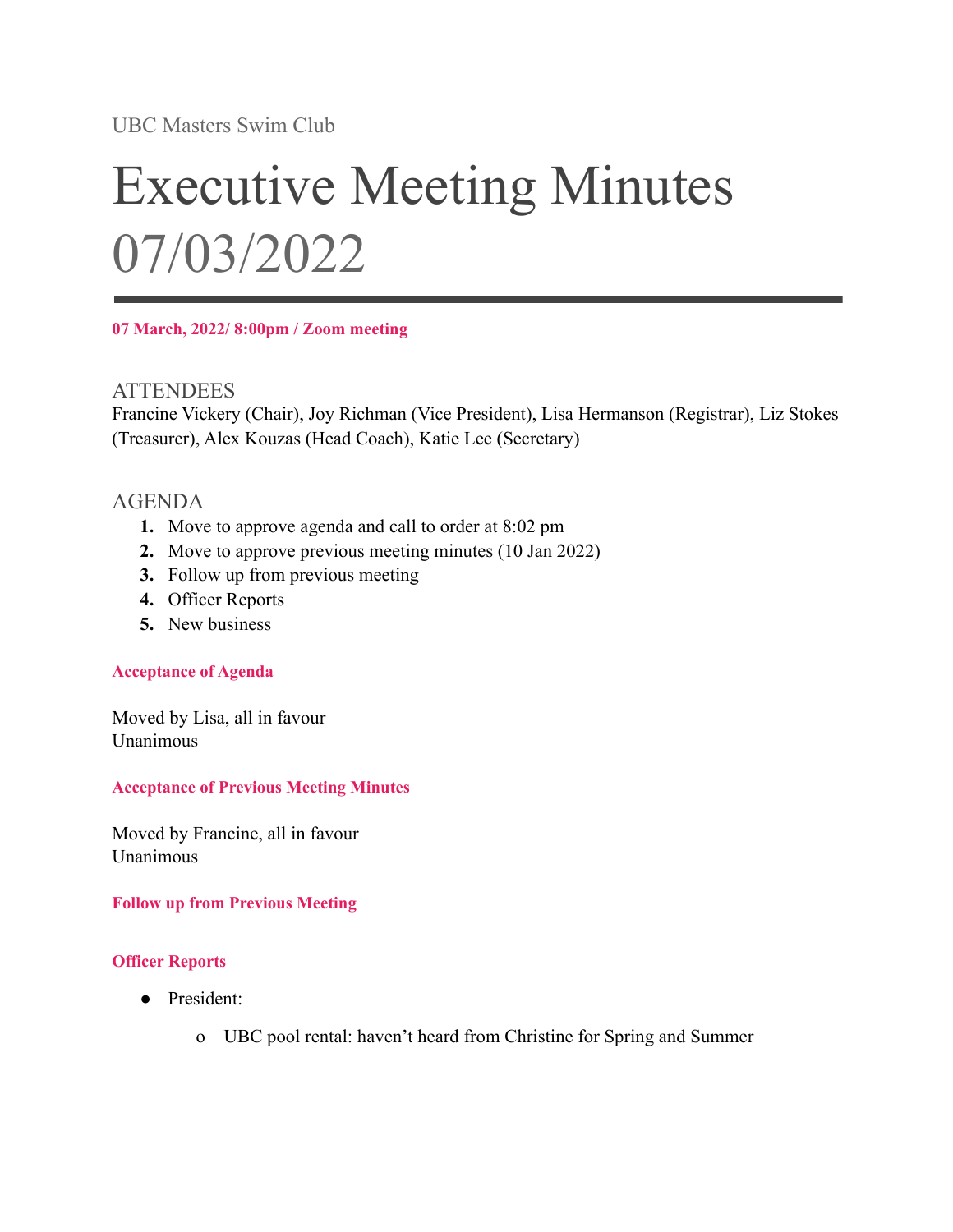- o Swim BC Board seminar: Topics covered included structure and function of the Board vs the head coach. The content was geared towards age group and didn't resonate with our club.
- o PoolQ: On PoolQ we could directly design and update our website, set up groups, place orders, handle registrations, accept credit card payments, and integrate with Quickbooks. We would recruit help from members at large in web design and content creation. We discussed the cost for PoolQ: \$75 / month, plus \$300 one time on boarding support fee. Currently we pay \$150 for web hosting. We agreed that we need to figure out the exact cost per swimmer and have a better understanding of how PoolQ works and integrates with accounting and payment systems, before we could vote on making the switch. Francine will talk to the rep.
- Vice President:
	- o Wait list: Nearing the bottom of the list. As the lanes have gotten quite busy, we agreed to stop sending invitations for trial swims. We'll wait until there's more clarity on pool space for April. Made a new list for September.
	- o April swimming: VAC confirmed, Saturday 6:30pm, 90 minutes, 3 lanes. Waiting to hear back from St. Georges and Byng. Renfrew has no availability.
	- o Summer pool rental: June Saturday & Sunday, 10:30AM-12:30PM, at Robert Burnaby (Contract pending, Lisa will follow up). Joy will follow up with Second Beach.
- Treasurer:
	- o Our Cash Flow position is good. We are able to pay our current expenses from our Operating fund, and haven't had to dip into the contingency.
	- o YTD Budget position (Sept 1 2021 March 6 2022).
		- Income for the year to date is down, roughly \$4,000 less income than budgeted
		- Expenditures so far are roughly \$2,000 less than budgeted.
		- With both income and expenses below budget, our year to date deficit is approximately \$2,000.
	- o Pool fees and coaching make up the bulk of our expenses. We didn't spend budgeted funds on the AGM social as it was held by Zoom. The bulk of the deficit is due to lower membership registration numbers and swim cap purchase.
	- o It is difficult to predict how finances will be at the end of the current session as we are still working on getting commitments and costs for pools for April and May.
- Registrar: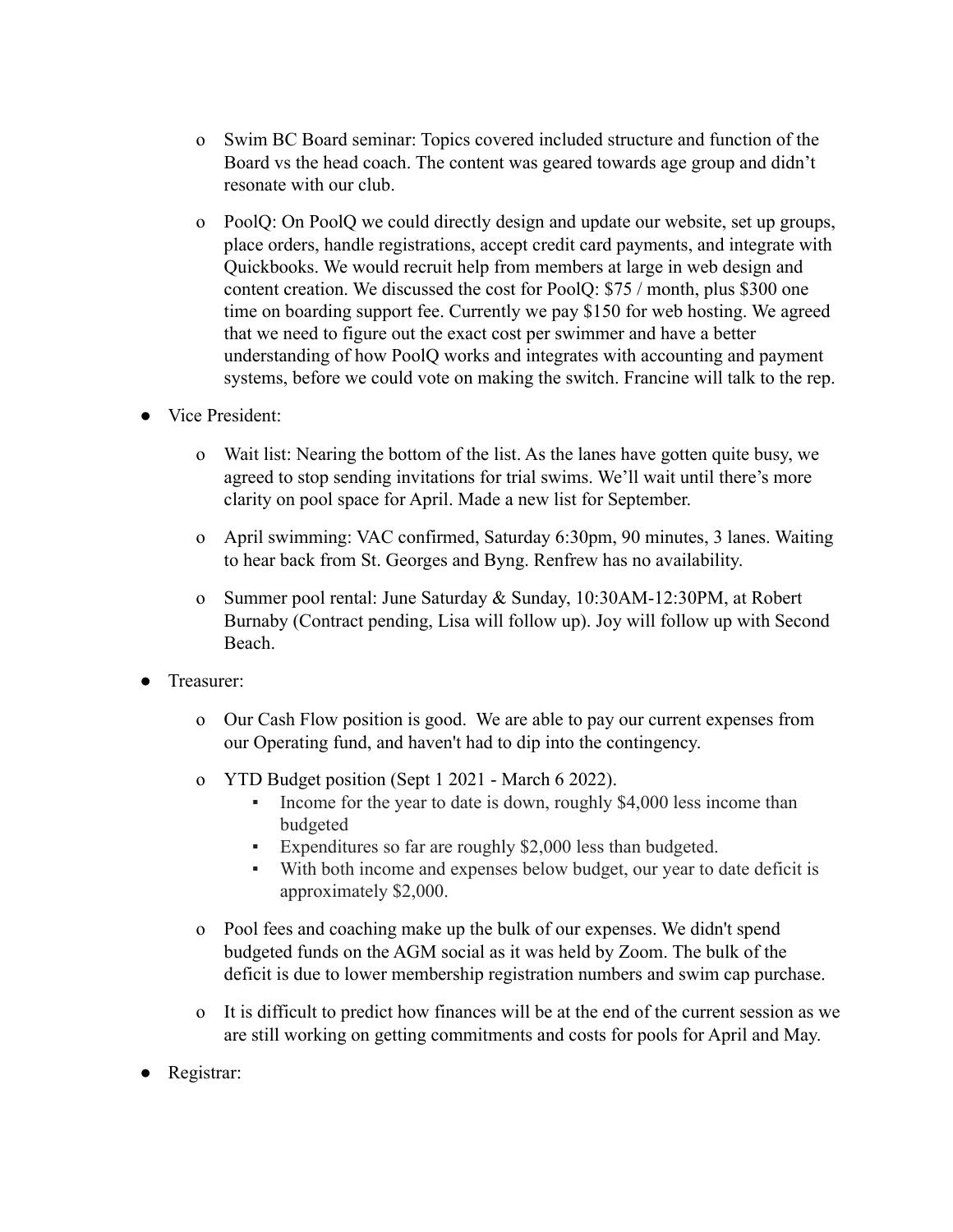- o Current membership: 45 members (2 swimmers LOA, 1 leaving in April)
- Code of conduct:
	- o We compared the code of conduct used by other Masters swim clubs (typically 1-2 pages in length, written in plain language) with the Swim BC template (5 pages, formal). We agreed that a shorter version written in layman's terms is better. We could link to Swim BC's code of conduct and state that anything not covered in our policy will be covered in the Swim BC policy.
- Coach:
	- o Maja (liaison between swimmers and coaches) recently provided feedback to the coaches, suggesting to ramp up the practices. The coaches have done accordingly!
	- o Since the feedback was collected from a small sample of swimmers, we discussed surveying the entire group for more balanced feedback. Alex will draft a short survey and we'll ask Maja to send it to everyone.
	- o Alex will discuss with coaches about arranging swimmers in the appropriate lanes.
	- o Summer coaches: Anna, Nathan, Alex (except July) and Maia (until June) will be coaching. Awaiting decision from Dima and Josie.

#### **New Business**

The following topics were discussed:

- At-large members: We discussed creating a separate shared email account for them. We agreed to invite them to the exec meetings, if they have anything to report or propose.
- Leaving swimmers: We do not offer a refund once the session has started. One swimmer signed up for the whole year and is planning to leave at the end of March. We agreed to issue a refund for the summer session only.
- Website: The board discussed the club's website. It is outdated and needs to be reviewed and brought up to date, but our webmaster is a volunteer who no longer swims with the club. The board discussed asking if any of our members have experience with websites and could help out.

## ACTION ITEMS

- Execs and Head Coach: Review code of conduct, circulate feedback on what we like and dislike, vote at the next meeting.
	- o Victoria Masters Swim Club: [Club Code of Conduct –](https://victoriamasters.ca/workouts/club-code-of-conduct/) Victoria Masters Swim [Club](https://victoriamasters.ca/workouts/club-code-of-conduct/)